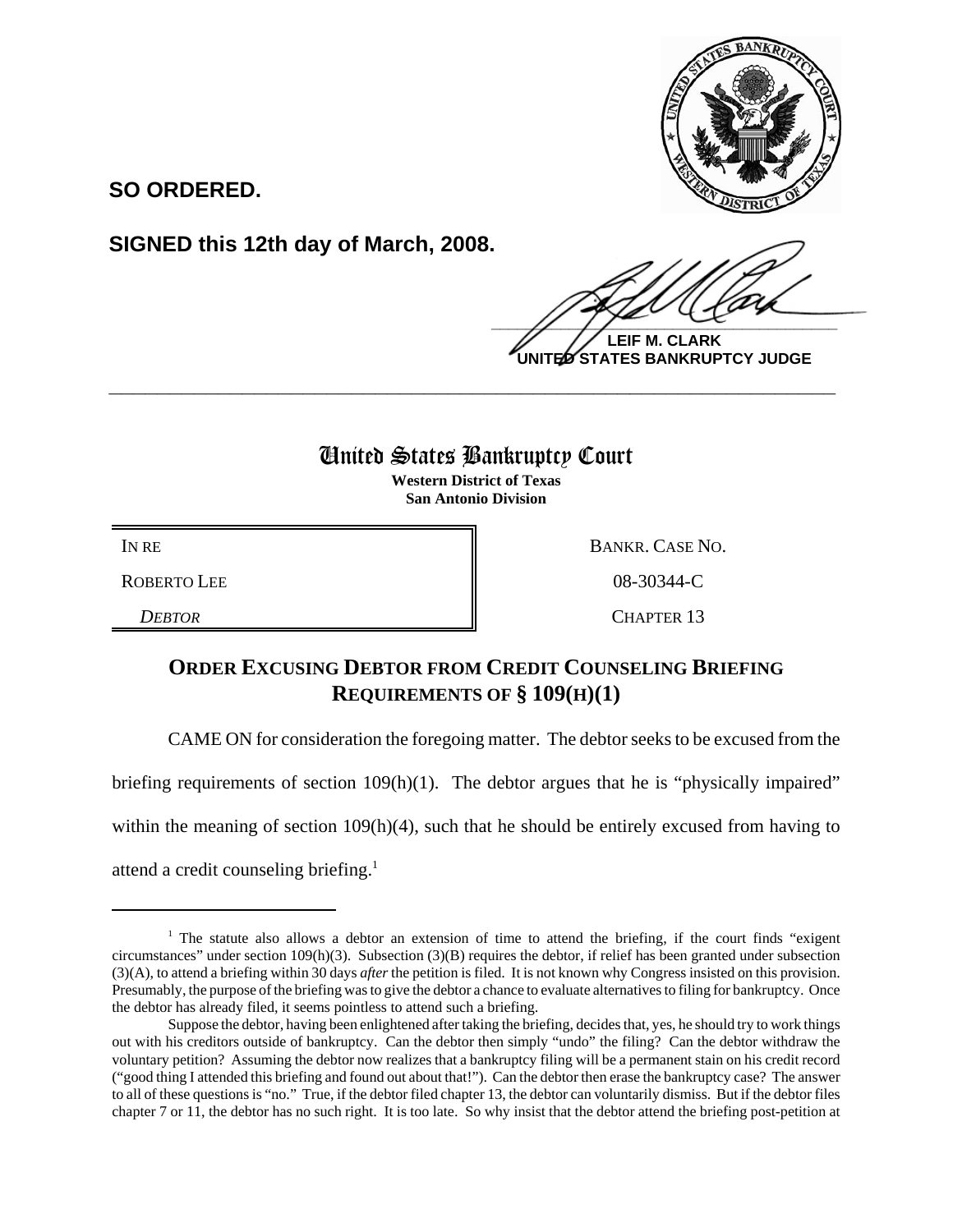Section 109(h)(4) says that a debtor is entirely excused from having to attend the briefing if the debtor is unable to complete the briefing requirements "... because of incapacity, disability, or actively military duty in a combat zone."2 *See* 11 U.S.C. § 109(h)(4). The statute goes on to say that the "disability" means "that the debtor is so physically impaired as to be unable, after reasonable effort, to participate in an in person, telephone, or Internet briefing ..." *Id.*

The debtor in this case is incarcerated at a work camp. He is not permitted to make phone calls out (other than once a week to a family member). He is not permitted internet access of the sort he would have to have in order to obtain a credit counseling briefing online. He is, of course, not permitted to leave the premises to attend a briefing. His wife tried to arrange for a credit counseling service to come to the prison, but without success.

The debtor argues that he is "physically impaired" within the meaning of the statute "because his incarcerated situation is a physical impairment that renders him unable, after reasonable effort, to participate in an in-person, telephone or Internet briefing under § 109(h)(1). The physical impairment in this instance is external, not internal, to himself, and it is placed upon him by the penal system. It is even more thoroughly disabling, with respect to taking the approved budget and credit counseling, than a bodily infirmity in many instances would be." Motion, at  $\P$  6.

The argument has some attraction. Of course, the debtor's reference to "bodily infirmity" is a tacit recognition on his part that the expression "physical impairment" normally calls to mind bodily infirmities. Yet it is not always the case that what is normally called to mind exhausts all the acceptable examples of the plain meaning of a particular expression used in a statute. By way of

all, other than as a perverse imposition of yet one more technicality on a debtor who wants and needs bankruptcy relief? Congress' intentions, unfortunately, are unknown, as the legislative history regarding this provision is opaque.

<sup>&</sup>lt;sup>2</sup> At the time this provision was enacted in 2005, the United States had military personnel engaged in at least two "hot" combat zones – Iraq and Afghanistan.